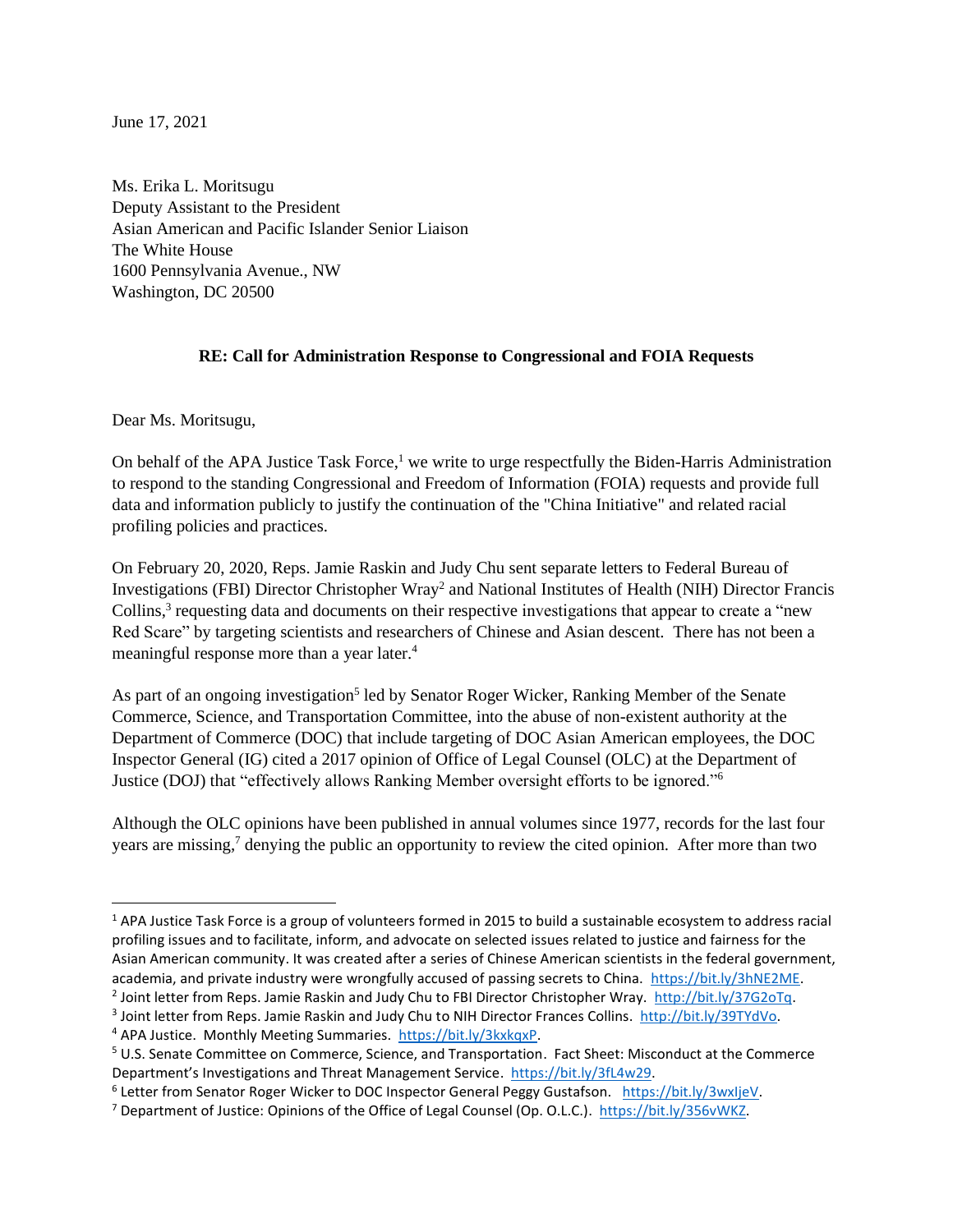months that failed to deliver a complete response, Senator Wicker excoriated the DOC-IG for handling his Congressional oversight inquiry as if under the Freedom of Information Act (FOIA).

The basic function of FOIA is to "ensure informed citizens, vital to the functioning of a democratic society. "<sup>8</sup> The central purpose of the FOIA is to "open ... up the workings of government to public scrutiny" such that "an informed electorate is vital to the proper operation of a democracy."<sup>9</sup>

On March 27, 2020. Asian American Advancing Justice | AAJC and the American Civil Liberties Union  $(ACLU)$  submitted a FOIA request<sup>10</sup> to multiple federal agencies for records pertaining to the government's efforts to scrutinize, investigate, prosecute, and take other measures against U.S.-based scientists and researchers believed to have connections to China. This was followed by additional FOIA requests on March  $26$ ,  $2020^{11}$  and April 15,  $2021$ .<sup>12</sup> No substantive responses have been received to date.

The Cato Institute is confirmed to have also submitted FOIA requests regarding the policy and practices of the "China Initiative,"<sup>13</sup> among other matters, but the responses have not been substantive.

On his first day in office, President Biden signed a historic Executive Order<sup>14</sup> establishing a whole-ofgovernment initiative to advance equity and racial justice and root out systemic racism from federal policies, programs, institutions, and laws. Transparency and accountability are the core values that separate American democracy from authoritarian regimes.

We must ensure that the tragic history of the Chinese Exclusion Act, internment of persons of Japanese origin, the "Red Scare," and current anti-Asian hate will not be repeated by the "China Initiative" and related racial profiling policies and practices from our own federal agencies.

In summary, without further delay, we respectfully request the Biden-Harris administration to:

- 1. Release the data and information requested by Reps. Raskin and Judy Chu and Senator Wicker for Congressional oversight and the public.
- 2. Publish the 2017-2020 OLC opinions.
- 3. Release the data and information requested by Advancing Justice | AAJC, ACLU, and the Cato Institute under FOIA.

<sup>&</sup>lt;sup>8</sup> FOIA.gov. "The government's central website for FOIA." http://bit.ly/2q33IMU.

<sup>9</sup> Wikipedia. Freedom of Information Act (United States). [https://bit.ly/2OUDegk.](https://bit.ly/2OUDegk)

<sup>&</sup>lt;sup>10</sup> Joint Advancing Justice | AAJC and ACLU FOIA request to DOJ, FBI, NIH, NSF, DOE and DOC. [https://bit.ly/3eRHdVV.](https://bit.ly/3eRHdVV)

<sup>&</sup>lt;sup>11</sup> Joint Advancing Justice | AAJC and ACLU FOIA request to DOJ, FBI, NIH, NSF, DOE and DOC. [https://bit.ly/3wnXs2S.](https://bit.ly/3wnXs2S)

<sup>12</sup> Joint Advancing Justice | AAJC and ACLU FOIA request to FBI. [https://bit.ly/3gjVJpw.](https://bit.ly/3gjVJpw)

<sup>&</sup>lt;sup>13</sup> The Cato Institute. Commentary: Does the FBI Spy on FOIA Requesters? [https://bit.ly/3xiJhfr.](https://bit.ly/3xiJhfr)

<sup>&</sup>lt;sup>14</sup> The White House. FACT SHEET: President Biden Establishes the White House Initiative on Asian Americans, Native Hawaiians, and Pacific Islanders. [https://bit.ly/3uwzIb5.](https://bit.ly/3uwzIb5)